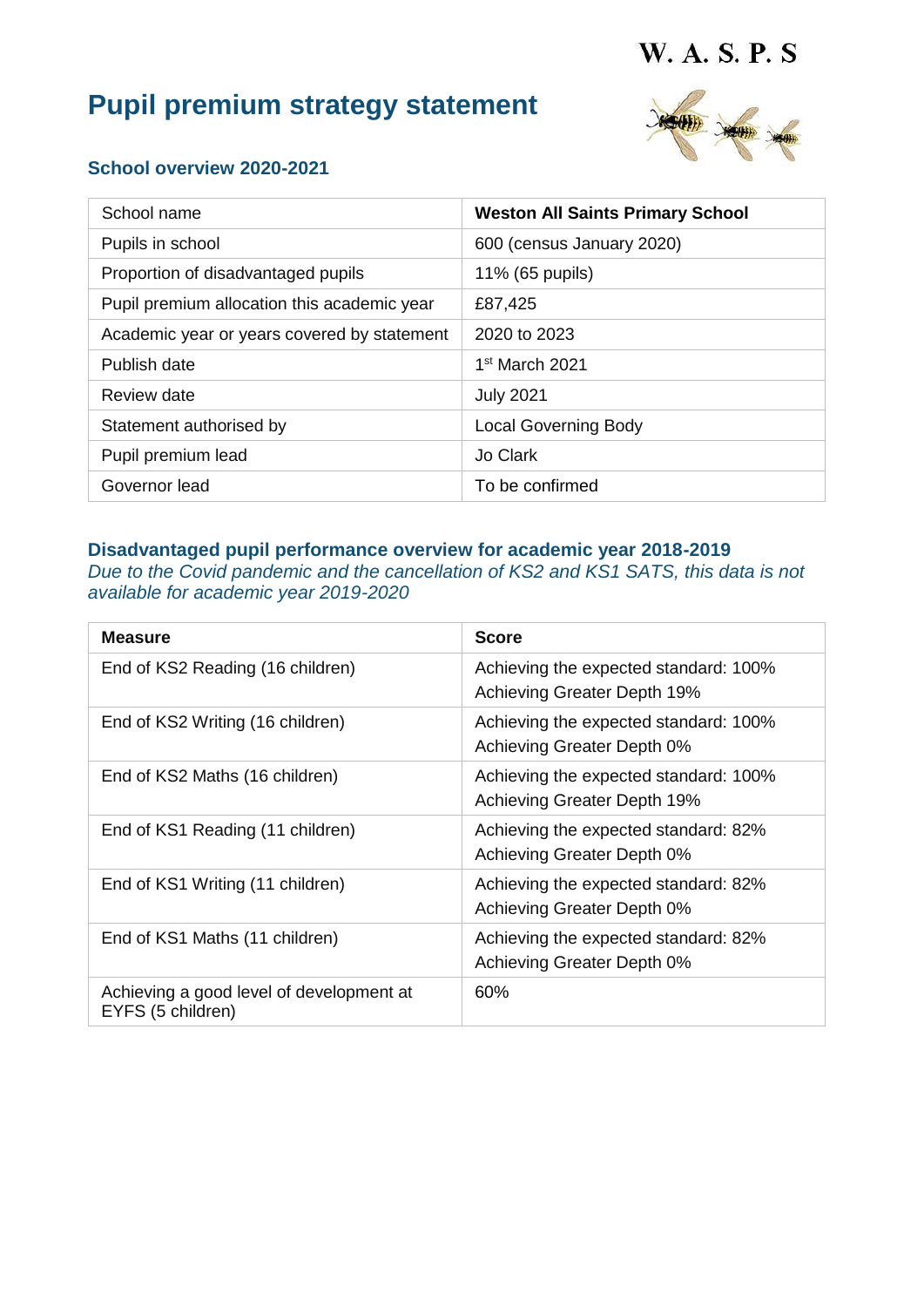# **Strategy aims for disadvantaged pupils**

| <b>Measure</b>                                                                                                             | <b>Activity</b>                                                                                                                   |
|----------------------------------------------------------------------------------------------------------------------------|-----------------------------------------------------------------------------------------------------------------------------------|
| Priority 1: Quality First Teaching for all                                                                                 | Increase opportunities for children to<br>develop their language and vocabulary and<br>give them greater access to reading books. |
|                                                                                                                            | Provide training for teaching and support<br>staff on use of the PPG.                                                             |
| Priority 2: Provide targeted academic support                                                                              | Early identification, intervention and<br>monitoring for delays in speech and<br>language as soon as children start school.       |
|                                                                                                                            | Close monitoring of children who don't pass<br>the year 1 phonics screener.                                                       |
| Priority 3: Implement wider strategies that<br>target the most significant, non-academic<br>barriers to success in school. | Ensure access to enrichment and extra-<br>curricular activities.                                                                  |
|                                                                                                                            | Develop positive relationships with families<br>to improve engagement.                                                            |
|                                                                                                                            | Use whole school approaches to improve<br>mental wellbeing.                                                                       |
|                                                                                                                            | Ensure smooth transition to KS3.                                                                                                  |
| Barriers to learning which are addressed by<br>these priorities:                                                           | Gaps in language and vocabulary meaning<br>that children aren't able to access learning<br>at the same level as their peers.      |
|                                                                                                                            | Identification and intervention not taking<br>place early enough to be effective at<br>closing the gap.                           |
|                                                                                                                            | Inconsistency in collaborative, supportive<br>working between school and family across<br>the school community.                   |
|                                                                                                                            | Less access to social, physical, cultural<br>experiences as well as extra-curricular<br>activities.                               |
| Projected spending                                                                                                         | £87,425                                                                                                                           |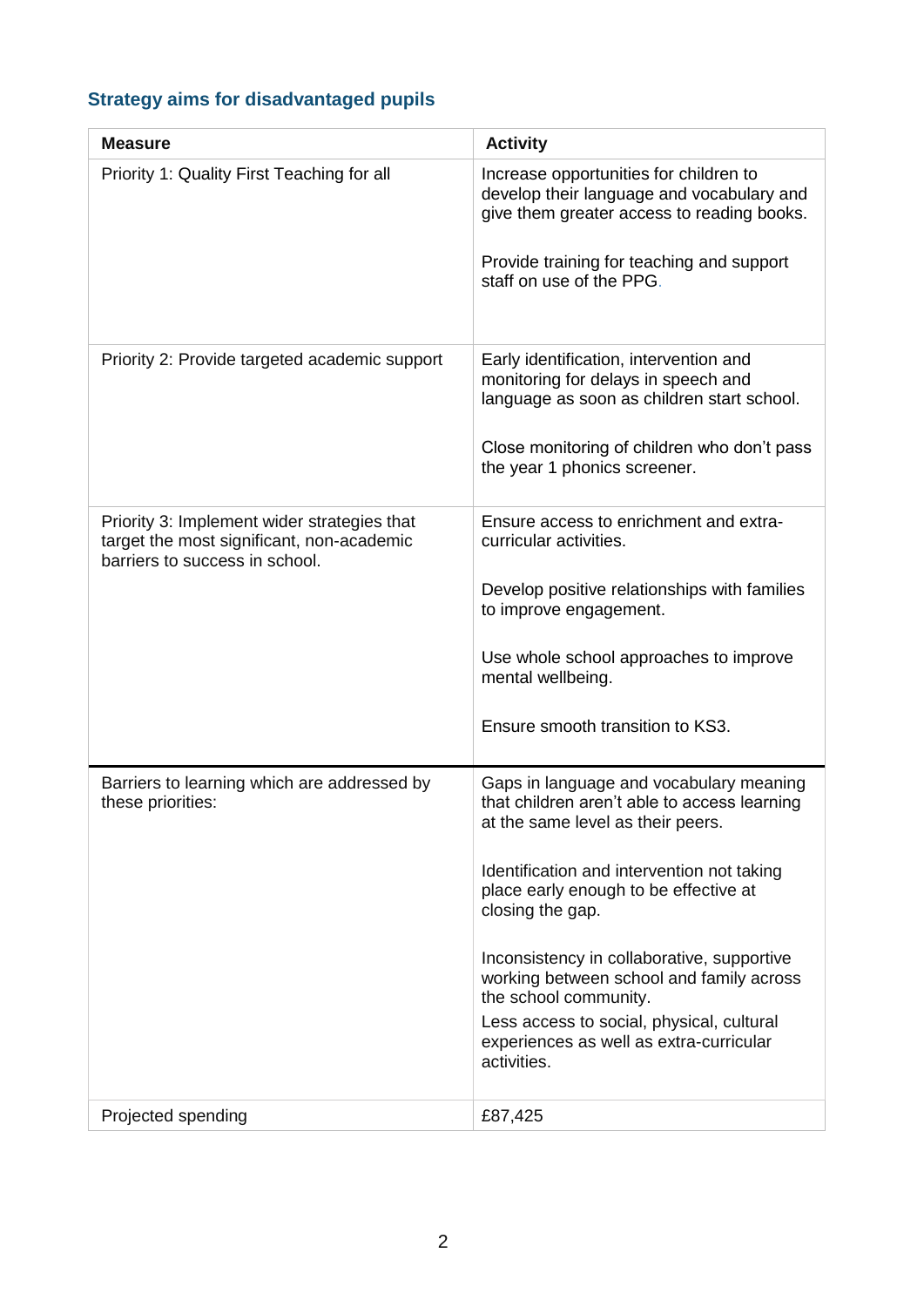# **Teaching priorities for current academic year**

| Aim                               | <b>Target</b>                                                                                                                                                                                                                                                                                 | <b>Target date</b> |
|-----------------------------------|-----------------------------------------------------------------------------------------------------------------------------------------------------------------------------------------------------------------------------------------------------------------------------------------------|--------------------|
| Progress in Reading               | 100% of children at KS2 and 90% of<br>children at KS1 to reach the expected<br>standard in reading.                                                                                                                                                                                           | <b>July 2021</b>   |
| Progress in Writing               | 85% of children at KS2 and 87% of<br>children at KS1 to reach the expected<br>standard in writing.                                                                                                                                                                                            | <b>July 2021</b>   |
| <b>Progress in Mathematics</b>    | 100% of children at KS2 and 92% at KS1<br>to meet the expected standard in maths.                                                                                                                                                                                                             | <b>July 2021</b>   |
| Pupils achieving greater<br>depth | Our aspiration is for the percentage of<br>disadvantaged children reaching greater<br>depth to be in line with the national<br>average of non pp children for reading,<br>writing and maths at the end of KS1 and<br>end of KS2. Our aim is for there to be an<br>upwards trend towards this. | <b>July 2021</b>   |
| Phonics                           | All children to pass the phonic screener by<br>the end of year 2.                                                                                                                                                                                                                             | <b>July 2022</b>   |
| Other                             | Current attendance for PP children:<br>93.65% compared to 97.43 for all pupils<br>(inc PP)<br>Attendance for PP children to improve to<br>95%.                                                                                                                                                | <b>July 2021</b>   |

| <b>Measure</b>                               | <b>Activity</b>                                                                                                                                                |  |
|----------------------------------------------|----------------------------------------------------------------------------------------------------------------------------------------------------------------|--|
| Priority 1:<br><b>Quality First Teaching</b> | Focus on lowest 20% of readers by increasing their<br>1.<br>access to text and support from the teacher.                                                       |  |
|                                              | Increase experiential opportunities for children to<br>2.<br>develop their spoken and written language.                                                        |  |
|                                              | Consistent use of pre-teaching to improve access to<br>3.<br>learning and reduce the need for 'catch-up'                                                       |  |
|                                              | Training for all teaching and support staff on<br>4.<br>disadvantaged learners (including ACES: Adverse<br>Childhood Experiences). Opportunities for all staff |  |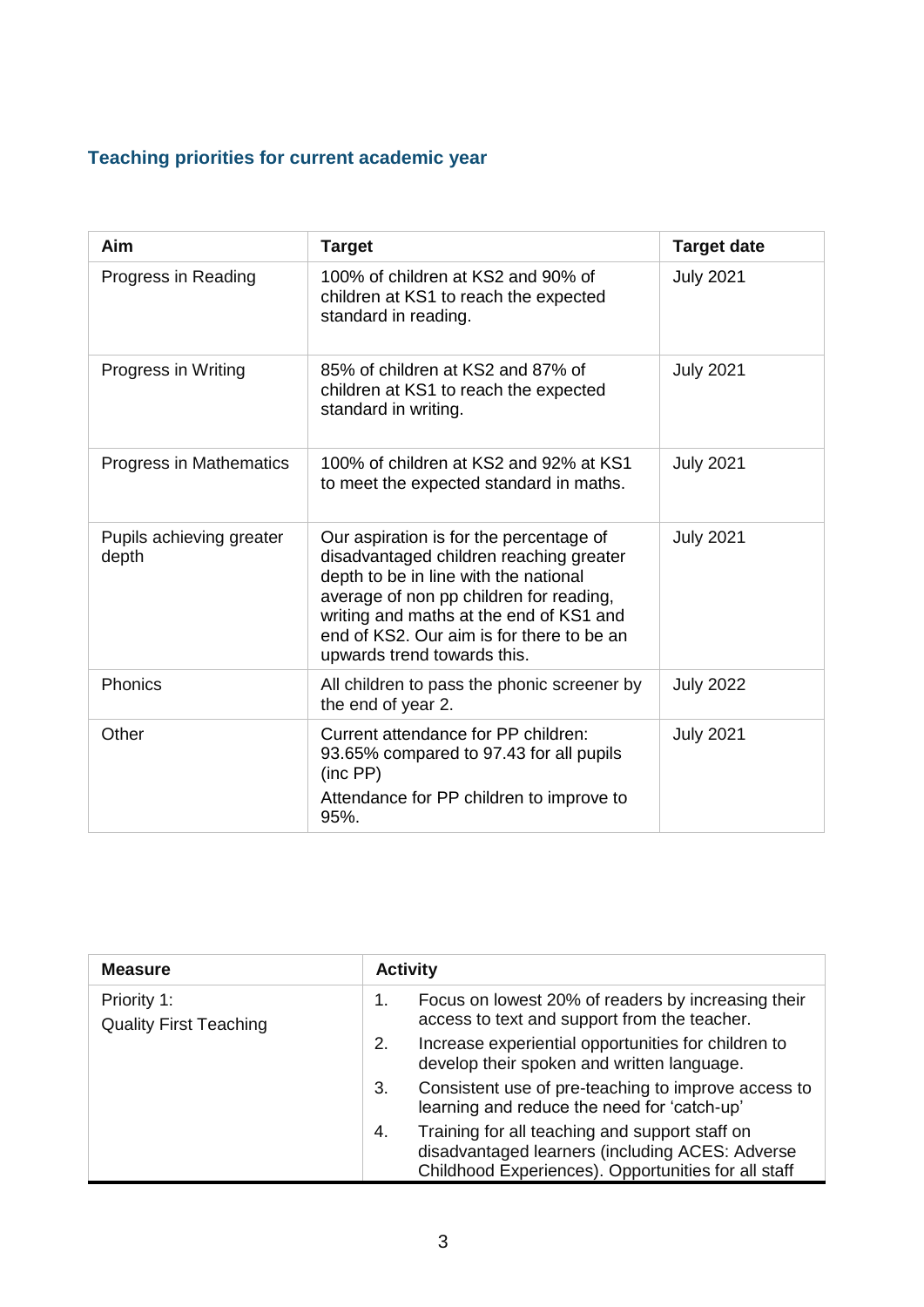|                                                                 | to reflect on the characteristics of disadvantaged<br>children within our setting.                                                    |
|-----------------------------------------------------------------|---------------------------------------------------------------------------------------------------------------------------------------|
| Barriers to learning that are<br>addressed by these priorities: | Children may have less exposure to rich language, both<br>spoken and text, before starting school and as they move<br>through school. |
| <b>Projected Spending</b>                                       | £56,202                                                                                                                               |

# **Targeted academic support for current academic year**

| <b>Measure</b>                                                                                                             | <b>Activity</b>                                                                                                                                                                                                                                                                                                                                                                                                                                             |  |
|----------------------------------------------------------------------------------------------------------------------------|-------------------------------------------------------------------------------------------------------------------------------------------------------------------------------------------------------------------------------------------------------------------------------------------------------------------------------------------------------------------------------------------------------------------------------------------------------------|--|
| Priority 2:<br>Ensure that the individual needs<br>of children are met through<br>systematically monitored<br>intervention | 1. Identify where there are gaps in children's speech<br>and language development as soon as they start<br>school.<br>2. Progress review meetings to take place 3 times a<br>year<br>3. Consistent use of pre-teaching as primary<br>intervention for pupils with gaps<br>4. Track children who don't reach the required phonics<br>level by the end of year 2. Ensure these children<br>are highlighted to teachers in KS2 and supported<br>appropriately. |  |
| Barriers to learning that are<br>addressed by these priorities:                                                            | Children not reading at home<br>Pre-existing gaps in speech and language development<br>when children start school<br>Limited capacity for supporting learning at home                                                                                                                                                                                                                                                                                      |  |
| Projected spending                                                                                                         | £15,014                                                                                                                                                                                                                                                                                                                                                                                                                                                     |  |

# **Wider strategies for current academic year**

| <b>Measure</b>                                                 | <b>Activity</b>                                                                                                |  |
|----------------------------------------------------------------|----------------------------------------------------------------------------------------------------------------|--|
|                                                                | Support eligible families to apply for FSM<br>1.                                                               |  |
|                                                                | 2. Encourage good attendance for children who<br>qualify for PPG                                               |  |
| Priority 3: Implement wider<br>strategies that target the most | 3. School staff actively develop engagement with<br>families                                                   |  |
| significant, non-academic<br>barriers to success in school.    | 4. Use of C-POMS to store information (budget)<br>permitting)                                                  |  |
|                                                                | 5. Whole school approaches to address gaps in<br>children's social, emotional and mental health<br>development |  |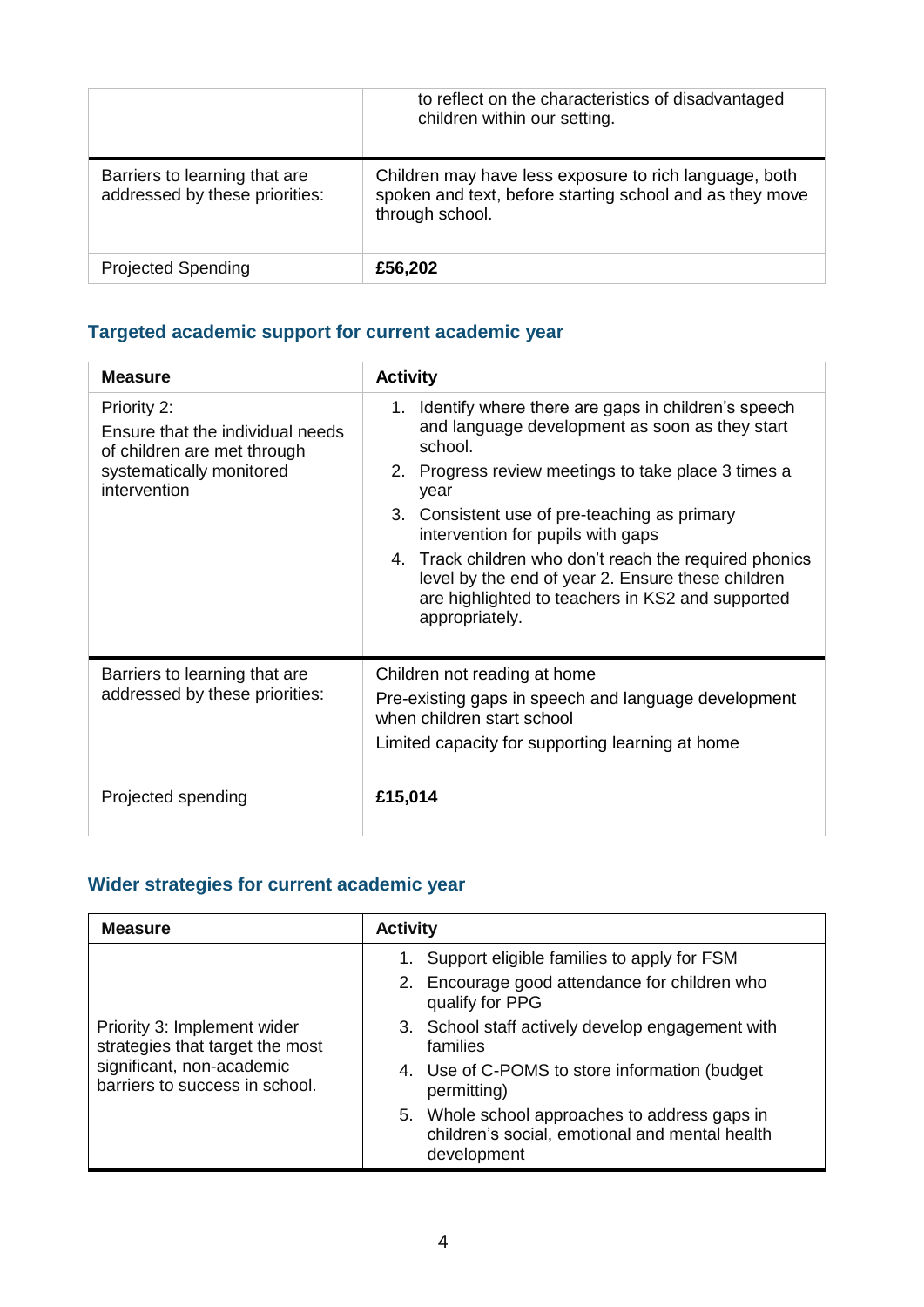|                                                               | Children who are entitled to the PPG are<br>6.<br>supported to access extra-curricular activities,<br>school trips and events within the community<br>7. Children are well prepared for their transition to<br>KS3                                                                                                                  |
|---------------------------------------------------------------|-------------------------------------------------------------------------------------------------------------------------------------------------------------------------------------------------------------------------------------------------------------------------------------------------------------------------------------|
| Barriers to learning that are<br>addressed by these barriers: | Lower than average attendance for children who qualify<br>for PPG than the rest of the school<br>Reduced exposure to experiences outside of school;<br>these experiences could be social, physical, emotional or<br>cultural.<br>Lower parental engagement<br>Lower mental wellbeing for children who are entitled to<br><b>PPG</b> |
| Projected spending                                            | £16,209                                                                                                                                                                                                                                                                                                                             |

# **Monitoring and Implementation**

| Area             | <b>Challenge</b>                                                                                                                                               | <b>Mitigating action</b>                                                                                                                        |
|------------------|----------------------------------------------------------------------------------------------------------------------------------------------------------------|-------------------------------------------------------------------------------------------------------------------------------------------------|
|                  | Allocating time to listen to readers<br>daily.                                                                                                                 | 'Book club' and 'reading aloud<br>together'                                                                                                     |
| Teaching         | Ensuring 'Talk for 'Writing'<br>approach is used consistently and<br>dovetails with RWInc                                                                      | Monitored by Literacy Team and<br><b>SLT</b>                                                                                                    |
| Targeted support | Incorporating teaching<br>approaches such as pre-teaching<br>and Word Aware.                                                                                   | Planned in SDP                                                                                                                                  |
|                  | Engaging and reassuring families<br>in need of support.                                                                                                        | Maintaining an upbeat and positive<br>approach to build trust<br>Engaging regularly with families,<br>providing positive messages/feed-<br>back |
| Wider strategies | PPG being calculated for new<br>entrants based on October<br>census (rather than January)<br>gives less time to ensure new<br>starters are registered for FSM. | Begin collecting FSM forms before<br>July                                                                                                       |

#### **Review: 2020-2021's aims and outcomes**

| Aim | <b>Outcome</b> |
|-----|----------------|
|     |                |
|     |                |